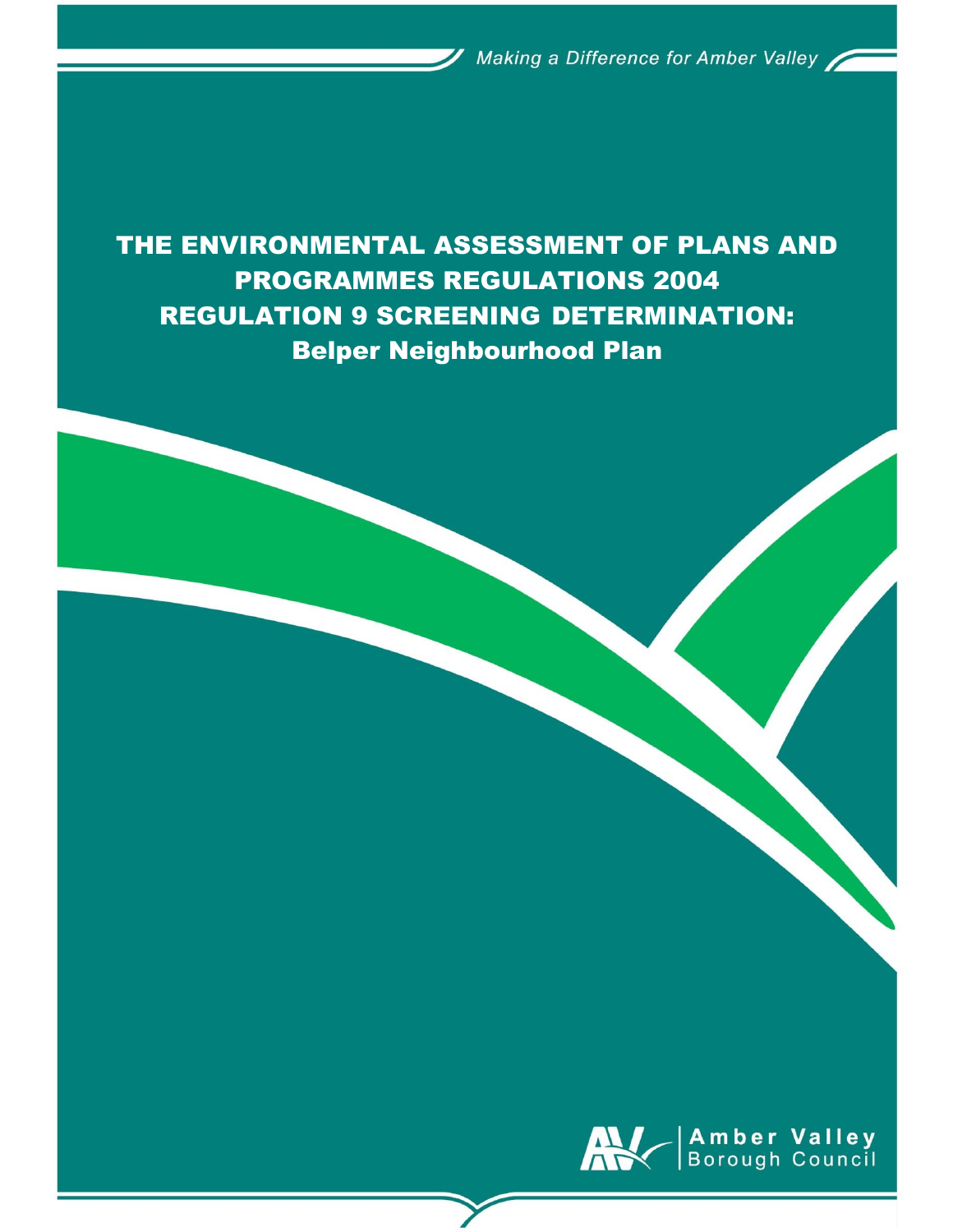# **THE ENVIRONMENTAL ASSESSMENT OF PLANS AND PROGRAMMES REGULATIONS 2004**

# **REGULATION 9 SCREENING DETERMINATION:**

## **Belper Neighbourhood Plan**

Regulation 9 of the SEA Regulations requires that the responsible authority shall determine whether or not a plan is likely to have significant environmental effects. The responsible authority shall:

(a) take into account the criteria specified in Schedule 1 to these Regulations, and (b) consult the consultation bodies

Where the responsible authority determines that the plan is unlikely to have significant environmental effects (and, accordingly, does not require an environmental assessment), or whether significant effects are likely that have been previously assessed through SA, it shall prepare a statement of its reasons for the determination.

Following consideration of the above and the responses of the consultation bodies the Council, being the responsible authority, considers that for the Belper Neighbourhood Plan there is some uncertainty regarding the likelihood of significant environmental effects that has not been explicitly tested through the SEA process, and thus it does require a Strategic Environmental Assessment (SEA).

## **Reasons for the Decision**

This decision is made for the following key reasons:

1. The Neighbourhood Plan for Belper (NB4P) allocates sites for development that have not been previously subject to SA/SEA on an equal basis

2. The Belper Neighbourhood Plan Area includes internationally important heritage, the World Heritage Sites; also, nationally and locally important biodiversity and cultural heritage

3. There is some uncertainty about the likely significant environmental effects since the new development that could arise through the NP4B Policies NPP15-22 has not already been considered and dealt with through the Sustainability Appraisal of the Local Plan.

## **Habitats Regulations Assessment (HRA) Screening**

It is also necessary to consider whether a Habitats Regulations Assessment (HRA) is required. The aim of the HRA process is to assess the potential effects arising from a plan against the nature conservation objectives of any site designated for its nature conservation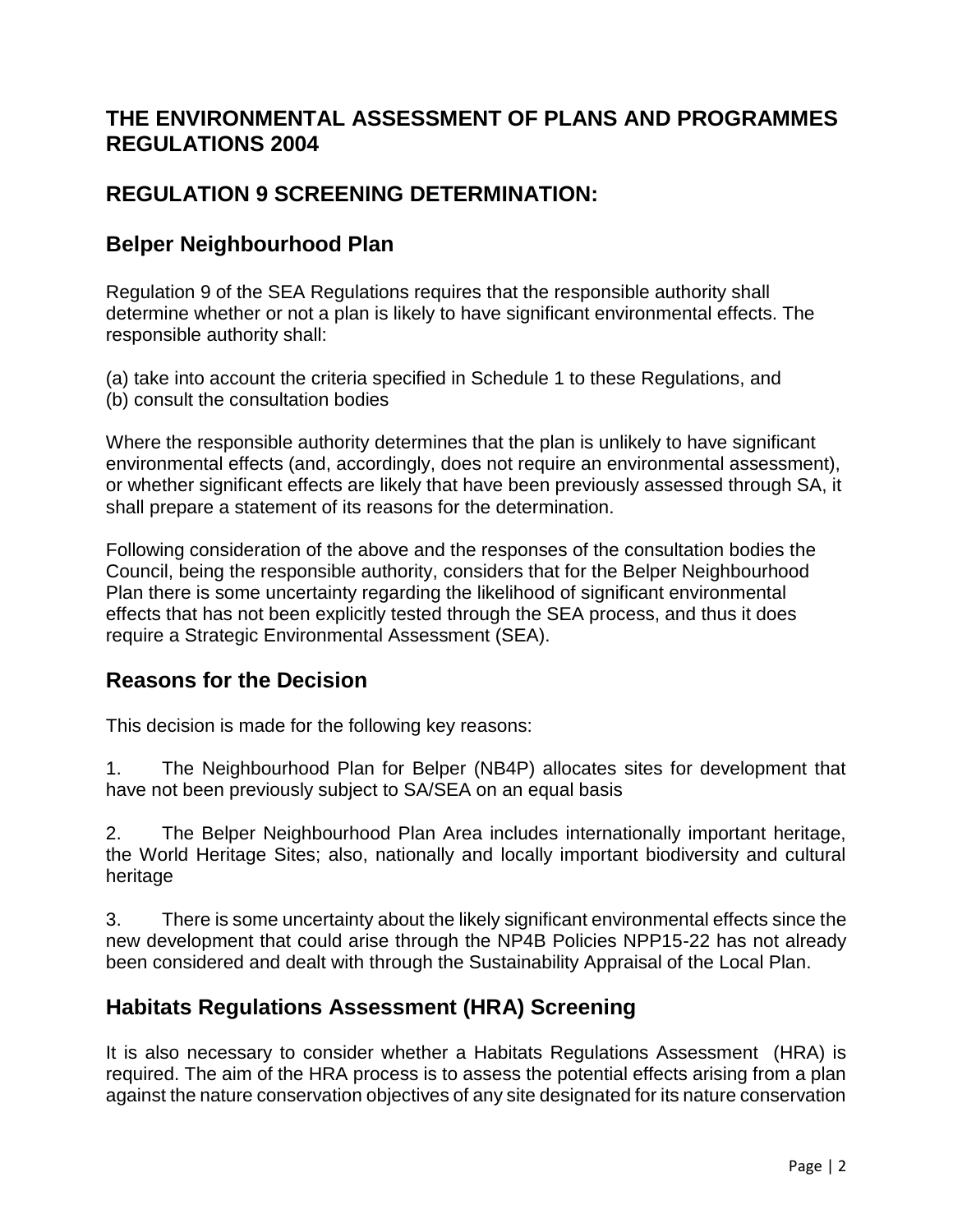importance. The HRA process has its own legislative drivers and requirements and, while the different processes can inform each other, it is important that the HRA remains distinguishable from the wider SA/SEA process.

There are no Special Protection Areas (SPAs), Special Areas of Conservation (SACs) or Ramsar sites within Amber Valley Borough's boundary. The HRA Report that accompanied the Amber Valley Local Plan to 2028 on submission concluded that the development proposed in the Local Plan will not lead to likely significant effects either alone or incombination with other plans or programmes. In consideration of the small geographical area of the NP4B, and the scale of the development likely to arise and its distance from European sites outside the AVLP boundary, the HRA screening considers that the NP4B is not likely to have significant effects on EU designated sites beyond the AVBC boundary, either alone or in combination with other plans and projects.

#### **Further Information**

A copy of this determination has been sent to the Consultation Bodies and made available on the Council's website at [www.ambervalley.gov.uk](http://www.ambervalley.gov.uk/) 

It will also be available on request during normal office hours at:

Amber Valley Borough Council Town Hall Market Place **Ripley** Derbyshire DE5 3BT

If you require any further information, then please contact the Planning Policy Team by e-mail: [LDF@ambervalley.gov.uk](mailto:LDF@ambervalley.gov.uk) or by calling 01773 841585.

Date: 09 November 2018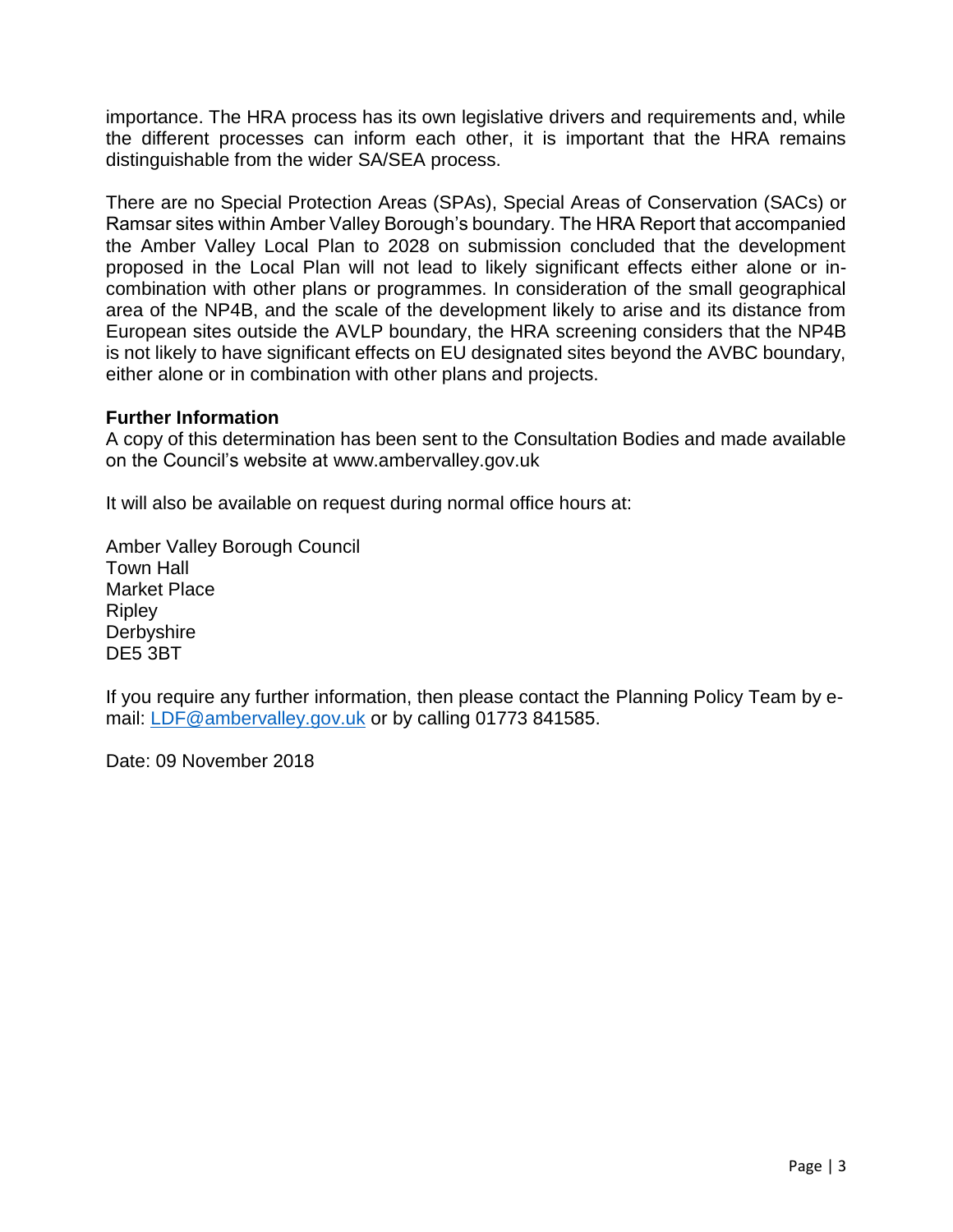Date: 25 October 2018 Our ref: 261524



Hornbeam House Crewe Business Park Electra Way Crewe **Cheshire** CW1 6GJ

T 0300 060 3900

Rachael Coates Amber Valley Borough Council

**BY EMAIL ONLY**

Dear Ms Coates

#### **Belper Neighbourhood Plan - SEA Screening Opinion**

Thank you for your consultation on the above dated 15 October 2018 which was received by Natural England on 15 October 2018.

Natural England is a non-departmental public body. Our statutory purpose is to ensure that the natural environment is conserved, enhanced, and managed for the benefit of present and future generations, thereby contributing to sustainable development.

#### **Screening Request: Strategic Environmental Assessment**

It is our advice, on the basis of the material supplied with the consultation, that, in so far as our strategic environmental interests are concerned (including but not limited to statutory designated sites, landscapes and protected species, geology and soils) are concerned, that there are unlikely to be significant environmental effects from the proposed plan.

#### **Neighbourhood Plan**

Guidance on the assessment of Neighbourhood Plans in light of the SEA Directive is contained within the [National Planning Practice Guidance.](https://www.gov.uk/guidance/strategic-environmental-assessment-and-sustainability-appraisal) The guidance highlights three triggers that may require the production of an SEA, for instance where:

- a neighbourhood plan allocates sites for development
- the neighbourhood area contains sensitive natural or heritage assets that may be affected by the proposals in the plan
- the neighbourhood plan may have significant environmental effects that have not already been considered and dealt with through a sustainability appraisal of the Local Plan.

We have checked our records and based on the information provided, we can confirm that in our view the proposals contained within the plan will not have significant effects on sensitive sites that Natural England has a statutory duty to protect.

We are not aware of significant populations of protected species which are likely to be affected by the policies / proposals within the plan. It remains the case, however, that the responsible authority should provide information supporting this screening decision, sufficient to assess whether protected species are likely to be affected.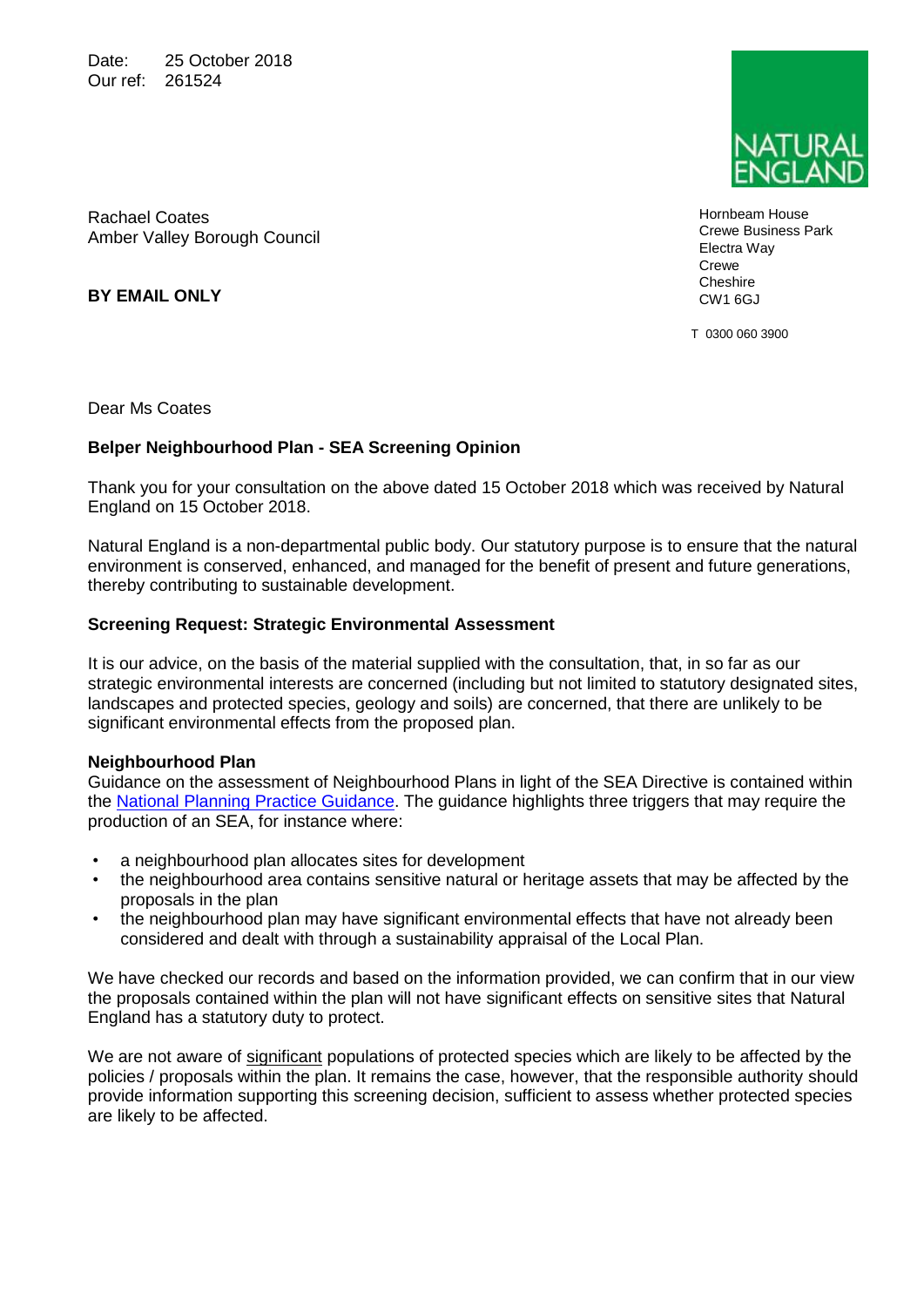Notwithstanding this advice, Natural England does not routinely maintain locally specific data on all potential environmental assets. As a result the responsible authority should raise environmental issues that we have not identified on local or national biodiversity action plan species and/or habitats, local wildlife sites or local landscape character, with its own ecological and/or landscape advisers, local record centre, recording society or wildlife body on the local landscape and biodiversity receptors that may be affected by this plan, before determining whether an SA/SEA is necessary.

Please note that Natural England reserves the right to provide further comments on the environmental assessment of the plan beyond this SEA/SA screening stage, should the responsible authority seek our views on the scoping or environmental report stages. This includes any third party appeal against any screening decision you may make.

Yours sincerely

David Allinton Consultations Team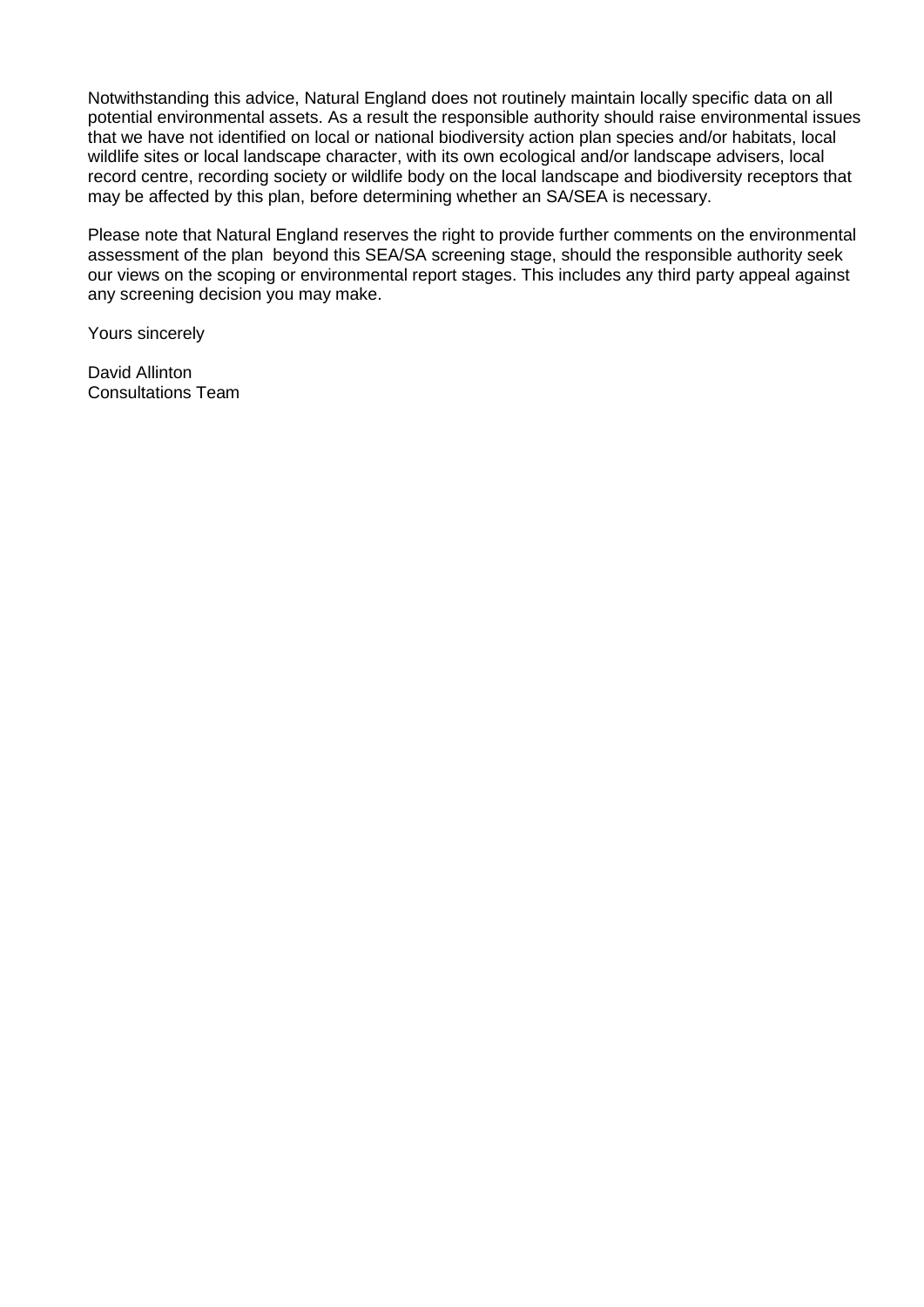

## EAST MIDLANDS OFFICE

Ms Rachael Coates **Direct Dial: 01604 735460** Amber Valley Borough Council Town Hall Our ref: PL00489649 Market place **Ripley Derbyshire** DE5 3BT 2 November 2018

Dear Ms Coates

## **BELPER NEIGHBOURHOOD PLAN - SEA SCREENING REQUEST**

Thank you for the consultation on the SEA Screening Report for the Belper Civic Parish Neighbourhood Plan.

For the purposes of consultation on SEA Screening Opinions, Historic England confines its advice to the question, "Is it likely to have a significant effect on the environment?" in respect of our area of concern, cultural heritage. Our comments are based on the information supplied with the screening request.

On the basis of the information supplied, including that set out in the draft neighbourhood plan, and in the context of the criteria set out in Schedule I of the Environmental Assessment Regulations [Annex II of 'SEA' Directive], Historic England is of the view that the preparation of a Strategic Environmental Assessment, at a level commensurate with the plan, is likely to be required should the proposed development sites be pursued as set out currently in the Draft Plan.

The sites are not included within the existing development plan, and the majority are not included in the emerging Local Plan so have not been subject to assessment through any SEA or SA. As such, it is not clear how any impact has been assessed in respect of heritage assets, designated or non-designated, including potential nondesignated heritage assets of archaeological interest.

The views of the other statutory consultation bodies should be taken into account before the overall decision on the need for a SEA is made. If a decision is made to undertake a SEA, please note that Historic England has published guidance on Sustainability Appraisal/Strategic Environmental Assessment and the Historic Environment that is relevant to both local and neighbourhood planning and available at https://historicengland.org.uk/images-books/publications/sustainability-appraisal-andstrategic-environmental-assessment-advice-note-8/

Should it be agreed that an SEA is required Historic England would be pleased to



2nd Floor, WINDSOR HOUSE, CLIFTONVILLE, NORTHAMPTON, NN1 5BE *Telephone 01604 735460 HistoricEngland.org.uk*



*Historic England is subject to both the Freedom of Information Act (2000) and Environmental Information Regulations (2004). Any Information held by the organisation can be requested for release under this legislation.*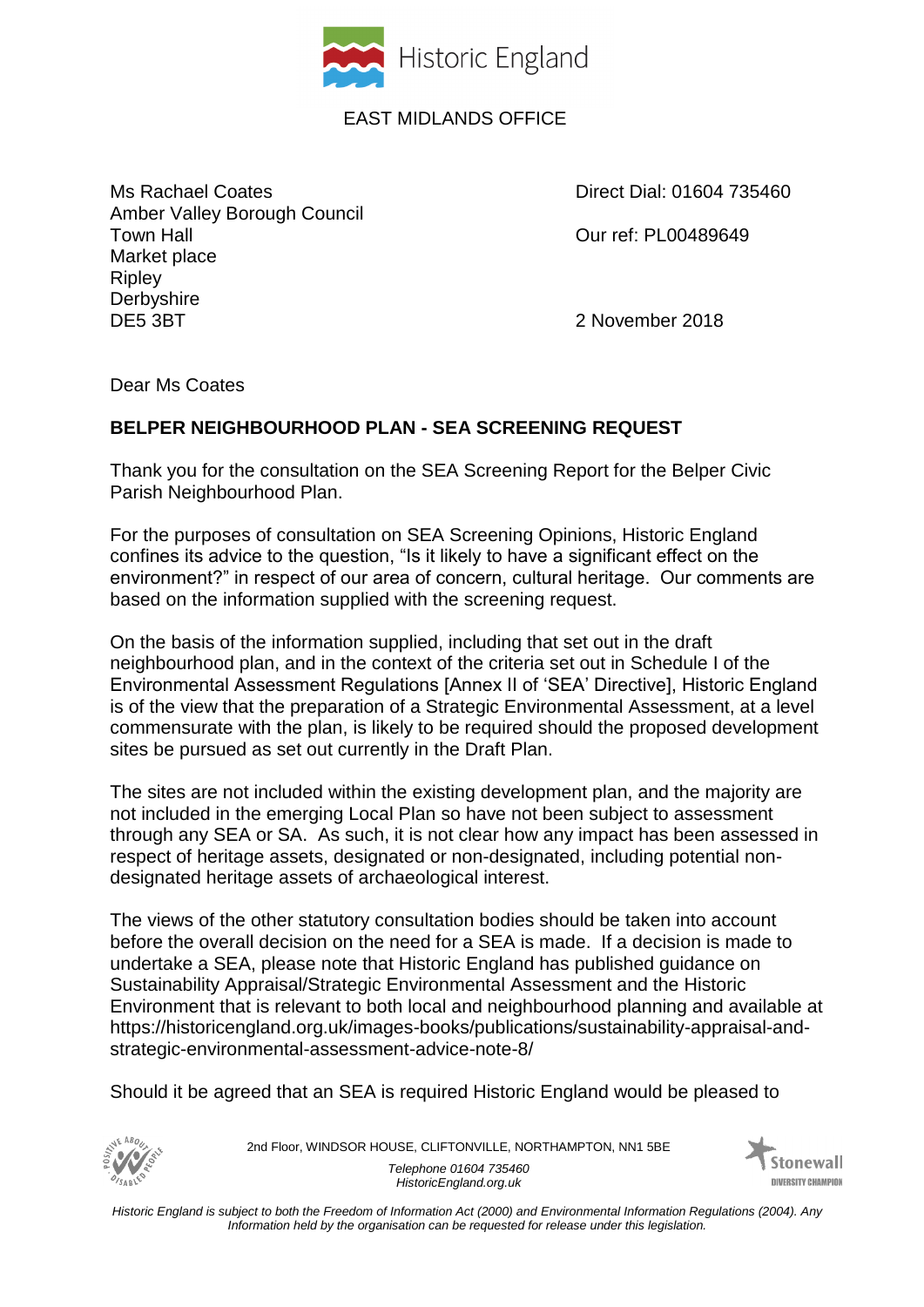

## EAST MIDLANDS OFFICE

input to scoping parameters as part of a further consultation.

We hope that this information is of use to you at this time. Do not hesitate to contact me should you have any queries.

Yours sincerely,

Rosamund Worrall Historic Environment Planning Adviser Rosamund.Worrall@HistoricEngland.org.uk



2nd Floor, WINDSOR HOUSE, CLIFTONVILLE, NORTHAMPTON, NN1 5BE

*Telephone 01604 735460 HistoricEngland.org.uk*



*Historic England is subject to both the Freedom of Information Act (2000) and Environmental Information Regulations (2004). Any Information held by the organisation can be requested for release under this legislation.*